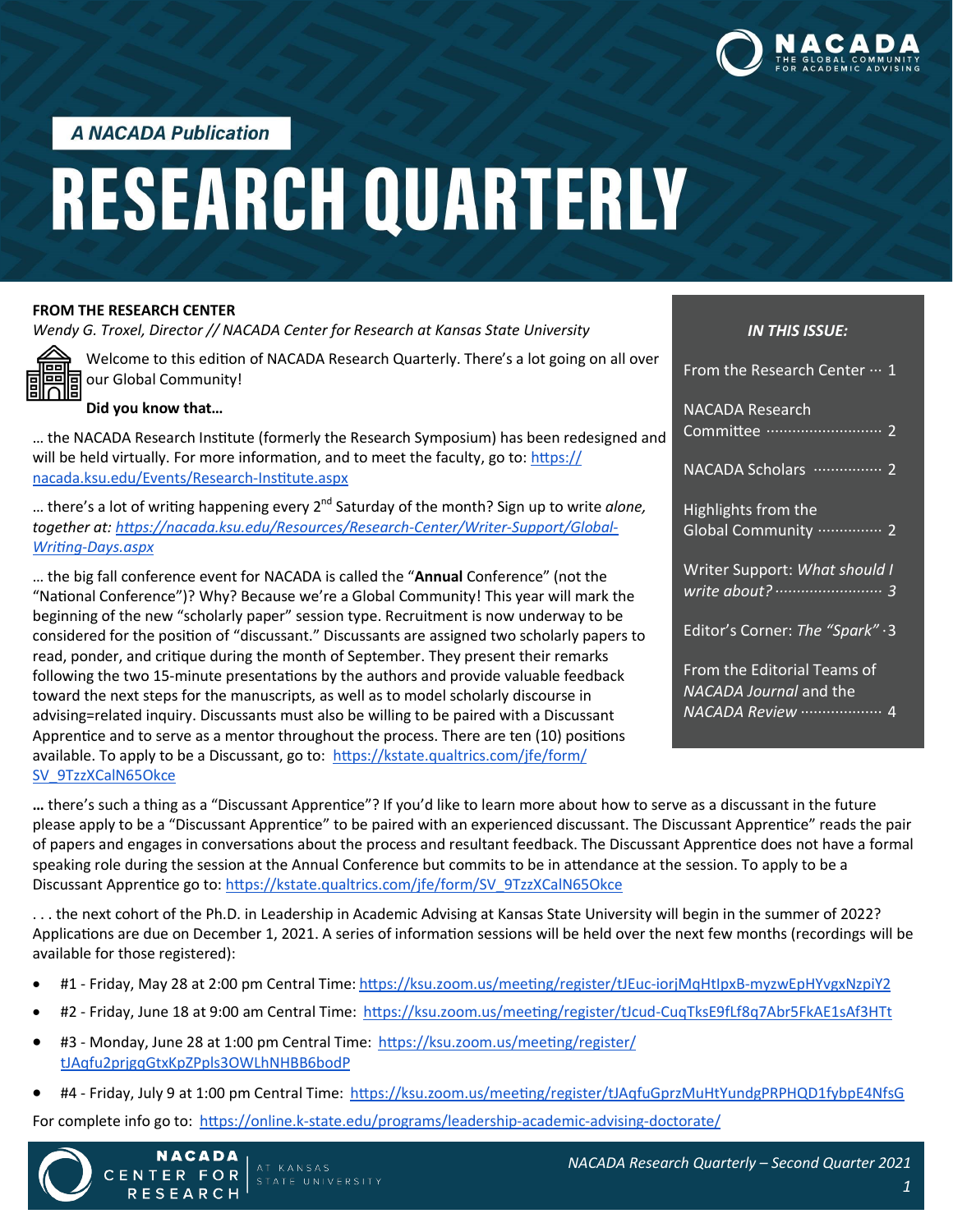#### **NACADA RESEARCH COMMITTEE**

*Kiana Shiroma, Chair*

Happy New Year, NACADA members!

As mentioned in the last newsletter, our focus this year  $\mathbf{S}$  is to support and provide research-related information

to you! The Research Committee is hard at work fulfilling this goal with the following projects!:

- Finalizing our keynote speaker
- Creating more modules on research topics
- Setting up a Canvas site to continue supporting those who complete the Research 101 eTutorial
- Establishing a subcommittee to rethink grant packages for awardees
- Drafting a research curriculum for our members
- Updating our webpage

Thank you so much to the Research Committee members for all of the hard work, time, and effort they have already committed to these objectives! The full list of members can be viewed [here.](https://nacada.ksu.edu/About-Us/NACADA-Leadership/Administrative-Division/Research-Committee.aspx)

#### **NACADA SCHOLARS**

**Congratulations to all of our scholars in NACADA who have recently successfully defended their dissertations!**

#### **Hapes, Rebecca L.** - Texas A&M University

Hapes, R. L. (2021). *Thriving in STEM: A Mixed Methods Approach to Describing, Comparing, and Analyzing Factors that Contribute to First-Year Student Thriving in a Rigorous STEM Major at a Tier One Institution. [Unpublished doctoral dissertation]. Texas A&M University.*

**Pipkins, Jermain** - **Dallas County Community College District** Pipkins, J. (2021). *Proactive Advising and its Impact on Black Students. [Unpublished doctoral dissertation]. California State University, Fullerton.*



#### **Congratulations to the scholars in NACADA who have recently published in related journals!**

Kapinos, B. (2020). Community College Advising Coordinators: A Perspective from Middle Management. *The Community College Enterprise, 26(2), 46-67.*

**NACADA** 

#### **HIGHLIGHTS FROM THE GLOBAL COMMUNITY**

*Kathryn Woods // UKAT Research Committee Chair*



Since December 2020, UKAT's Research Committee has developed a range of resources and hosted a variety of

activities to support scholarship in the field of advising and tutoring. There has been a particular focus on encouraging people who may not have previously researched in this area to do so, as well as to provide networking and collaborative opportunities to build an advising research community. The committee continues to support colleagues with their independent inquiries, and research on the committee's first annual research theme: Equality, Diversity, and Inclusion.

New resources recently published by the committee include 'Top 10 Tips for Researching Advising' [https://www.ukat.uk/](https://www.ukat.uk/media/1605/top-10-tips-for-research.pdf) [media/1605/top](https://www.ukat.uk/media/1605/top-10-tips-for-research.pdf)-10-tips-for-research.pdf Among the 'top tips' are: make a plan, collaborate, utilise research support, and don't be afraid to start writing! The committee has also provided an extensive research bibliography of works published specifically focused on advising and tutoring [https://www.ukat.uk/](https://www.ukat.uk/community/research/bibliography/) [community/research/bibliography/](https://www.ukat.uk/community/research/bibliography/) and a 'where to publish' guide [https://www.ukat.uk/community/research/where](https://www.ukat.uk/community/research/where-to-publish/)-to[publish/](https://www.ukat.uk/community/research/where-to-publish/)

At the recent UKAT annual conference (30 March - 1 April) the Research Committee hosted a well-attended workshop on 'Getting Started with Advising and Tutoring Research' and hosted the inaugural meeting of the Ph.D. and early career network. Both sessions focused on providing practical advice and guidance, and giving attendees an opportunity to share their experiences and research, and build their research networks.

Over the next six months, UKAT's research committee will look to host webinars on research methodology and getting published, and continue to develop the Ph.D. and early career network. The committee will also look to continue to build a community of advising research by collaborating with NACADA in hosting the Second Saturday Scholars Programme. We are excited to see you in a virtual space soon!

Each quarter we want to highlight the advising-related scholarly contributions by NACADA members across the globe. To submit your doctoral defense or publication for recognition, please complete [this form](https://bit.ly/NACADAScholars) by noon Central Time on the last day of January, April, July, and October (respectively).

Please contact the NACADA Research Center at [NACADA](mailto:NACADA-RESEARCH@KSU.EDU?subject=NACADA%20Scholars)-[RESEARCH@KSU.EDU](mailto:NACADA-RESEARCH@KSU.EDU?subject=NACADA%20Scholars) with any questions.

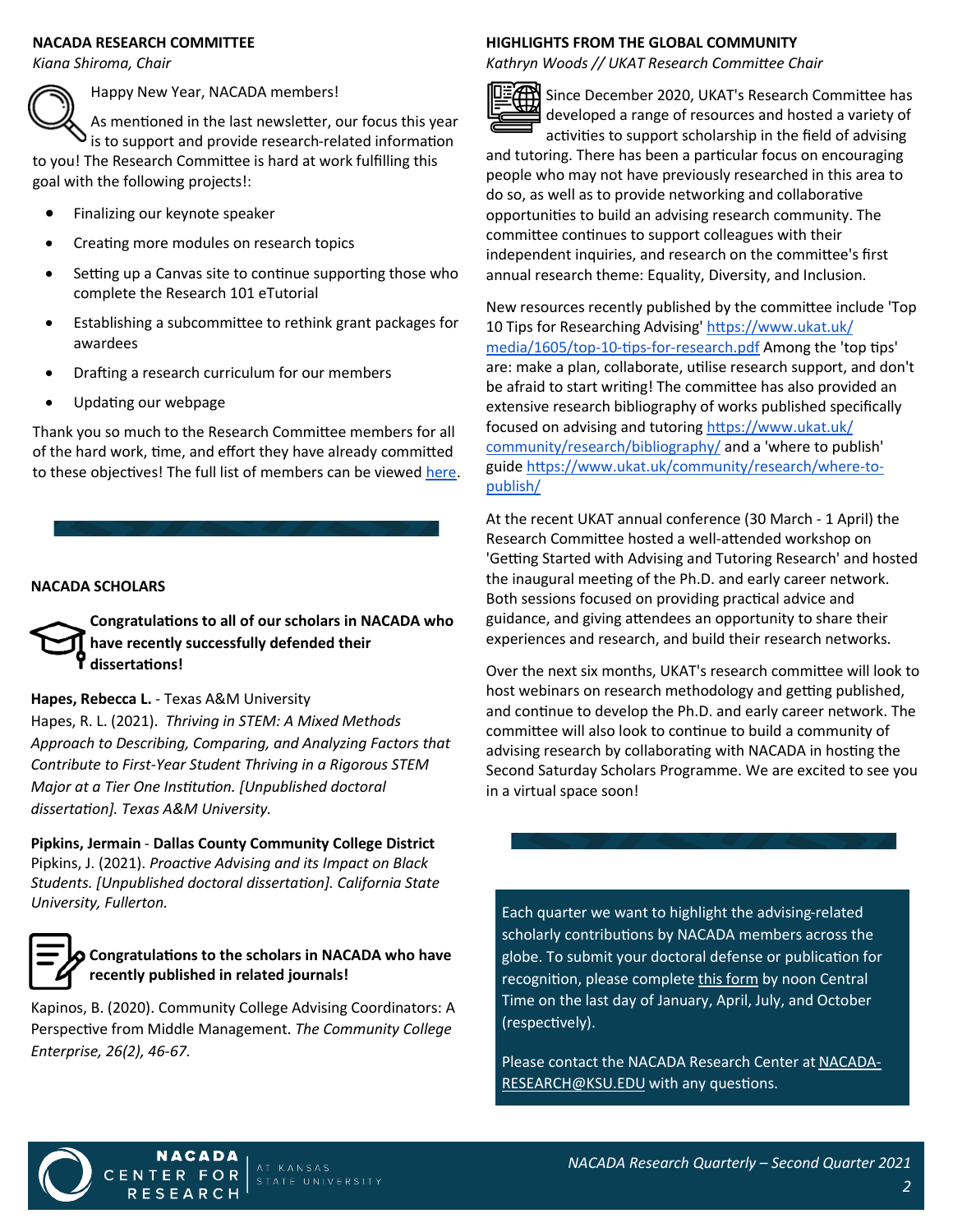#### **WRITER SUPPORT**

*"What Should I Write About?" Rhonda Dean-Kyncl, NACADA Coordinator of Writer Support*

Much like the question we hear from students, "What should I major in?", the answer to this question is always within your identity and experience. You may already have a professional question you'd like to answer via research and writing, or you may already have an idea of an area that piques your interest, but if you don't, I would recommend introspection via two possible pathways:

1. I believe it was writer Frederick Buechner who wrote that your vocation lists in the place "where your deep gladness and the world's deep hunger meet." Undoubtedly, you have experiences and wisdom from your own culture, upbringing, and education that intersect your work in academic advising deeply. Perhaps you were a firstgeneration student, and when you encounter firstgeneration students, you have a real sense of what they need based on your own past. Or perhaps, like me, you were a transfer student, and when you engage with transfer students now, you find yourself reflecting on your own experience at a new campus as an upperclassman and the unique challenges it presented.

Here at the intersection between your lived experience or education and the needs of your campus community, you may find a "sweet spot," a place where you are uniquely motivated to research and write about that intersection.

2. Another author and professor is the source of a second pathway: Joseph Campbell wrote the book The Hero With a Thousand Faces that George Lucas credited as the inspiration for his Star Wars saga. Campbell writes, "Where you stumble, there lies your treasure. The very cave you are afraid to enter turns out to be the source of what you are looking for." You may find your inspiration for your research or writing project in the issue or concern that challenges you the most.

Perhaps that challenge comes in the form of a social injustice you recognize, or in a campus policy or practice that you find demoralizing, or in a group of students with whom you struggle to identify or engage. That challenging place may hold a treasure of insight for you as you engage it from a place of open dialogue and research. And what you learn there may be the fodder for an inspiring project, article, or presentation.

Our common humanity ensures that whether through your deep passion and experience or your place of struggle, your work will resonate with others.

**NACADA** 

RESEARCH

FOR

CENTER

#### **EDITOR'S CORNER**

*The "Spark"*

*Elisa Shaffer, Managing Editor // NACADA Center for Research at Kansas State University*

Welcome the first in the doctoral adventure series of your managing editor. This will chronicle my trek through the doctoral process. It is my hope that it will encourage you wherever you may be in your journey. So on to the spark…

We all have a different moment in our lives that we can look back on that we reflect on as pivotal. For me, it was a culmination of several factors. First, I have been lucky enough to grow up in a family that values education. Both of my parents have their Master's degrees. Both pursued those degrees while working full-time and while being parents. This experience of seeing my parents work through their degrees through the eyes of a child has been invaluable to me. It has shown me the incredible work ethic and desire to grow and change throughout one's career. My parents and their example to me let me dream.

Second, I have been privileged to be surrounded by many women and men who have taken a hard road down the doctoral path. In the spring of 2019, when the idea of a doctorate truly started to percolate pursuing a doctorate, three of my dearest friends in NACADA had already completed their doctorates, and one was months away from defending his dissertation. Every time I talked to one of them about the idea, they were always so encouraging but genuine in their description of the process. With them, I was able to ask if it was worth it, what type of doctorate is "better," what schools would look more favorable, about women and doctorates, and all my other questions. These honest conversations with dear friends whom I could trust let me plan.

The final match to the kindling was in the spring/summer of 2019. I began working on a project that was conference solely focused on women and their work in advising. Of the 40 presenters, 38 were women, and many of those had their doctorate. During the preparation of this conference, I heard their stories over and over again. Stories of strength and power, struggle and triumph, women running after something meaningful to them. And each time, I heard a small voice inside calling out, "This is something you can do too. This is something you have been wanting for years. Why not now?" And each time, it got louder. These stories and voices gave me a platform to let me move.

So let me ask you, are you dreaming, planning, or moving? Or if you have already got your doctorate, who are you silently inspiring, who are you having honest conversations with, who are you are telling your story to?

Want to continue this conversation, email me at el-shaffer@ksu.edu or join me on Twitter at [@elisalynshaffer.](https://twitter.com/elisalynshaffer)